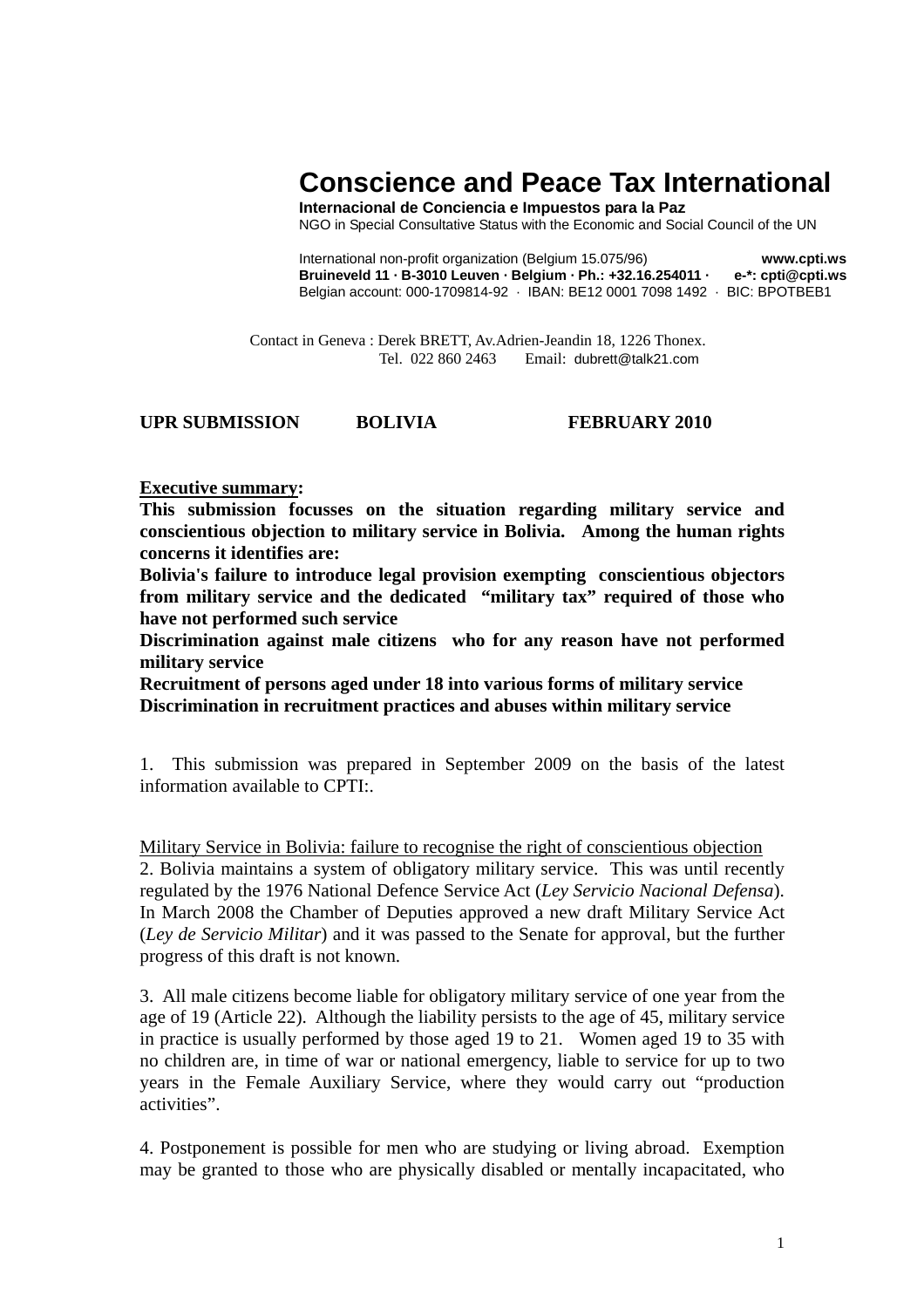are the only son of a widow or of parents aged over 70, who are themselves married or widowers and have children, whose fathers died in international armed conflict or during military service, to theology students, and to miners working underground. Although the law states that even those exempted must receive three month's military training, this is not enforced.

5.**There is under the 1976 Law no exemption from military service for conscientious objectors, nor was any proposed in the draft law approved in 2008.**  This is despite the undertaking made by the Bolivian State, represented by the Ministry of Defence, in a "friendly settlement" before the Inter-American Commission on Human Rights, "in accordance with international human rights law, to include the right to conscientious objection to military service in the preliminary draft of the amended regulations for military law currently under consideration by the Ministry of Defense and the armed forces;" and "together with the Deputy Ministry of Justice, to encourage congressional approval of military legislation that would include the right to conscientious objection to military service." (REPORT  $N^{\circ}$  97/05; PETITION 14/04; FRIENDLY SETTLEMENT; ALFREDO DÍAZ BUSTOS – BOLIVIA October 27, 2005, para 16, I, d and e.). As such it was criticised by Bolivia's ombudsperson, Waldo Albarracín (["Defensor objeta Ley de Servicio Militar"](http://www.lostiempos.com/noticias/28-03-08/28_03_08_nac6.php), Los Tiempos  $28<sup>th</sup>$  March 2008)

The *libreta Militar*: discrimination against those who do not perform military service 6. On completion of military service or other regularisation of their military situation, male Bolivians are issued with the "*libreta militar*". This document is required in order to enter university or obtain a passport.

7. Those who have been exempted from military service are (under Article 77 of the Military Service Act) obliged to pay a one-off "military tax" in order to receive the *libreto militar.* Under Article 79, failure do do so incurs a fine and arrest. The level of the tax was reported in 1998 as being between \$200 and \$400 (US).

8. This requirement was challenged in the above-mentioned Bustos case before the Inter-American Commission on Human Rights. Bustos, a Jehovah's Witness, had explained that he was unable, on grounds of conscience, to perform military service. The military recruitment office were not prepared to exempt him on these grounds, but were able to find medical grounds, and demanded that he pay the military tax. He sought a re-classification of his exemption and also a recognition that "his beliefs which do not permit him to receive military instruction also forbade him to make financial payments to institutions of that nature". He also alleged discrimination on the grounds that "Article 49(i) of the National Defense Service Act states that in peacetime, clergy, seminarians, religious, and novices are exempt from military service" and that only religious denomination distinguished his role as "a Ministerial Servant and as such (...) Assistant Principal of the Theocratic Ministry School that operates in La Paz' Kingdom Hall of the Jehovah's Witnesses" from such Catholic theological students. This aspect of his petition was however not addressed in the Friendly Settlement.

9. In Bustos' individual case, the Bolivian state agreed in the Friendly Settlement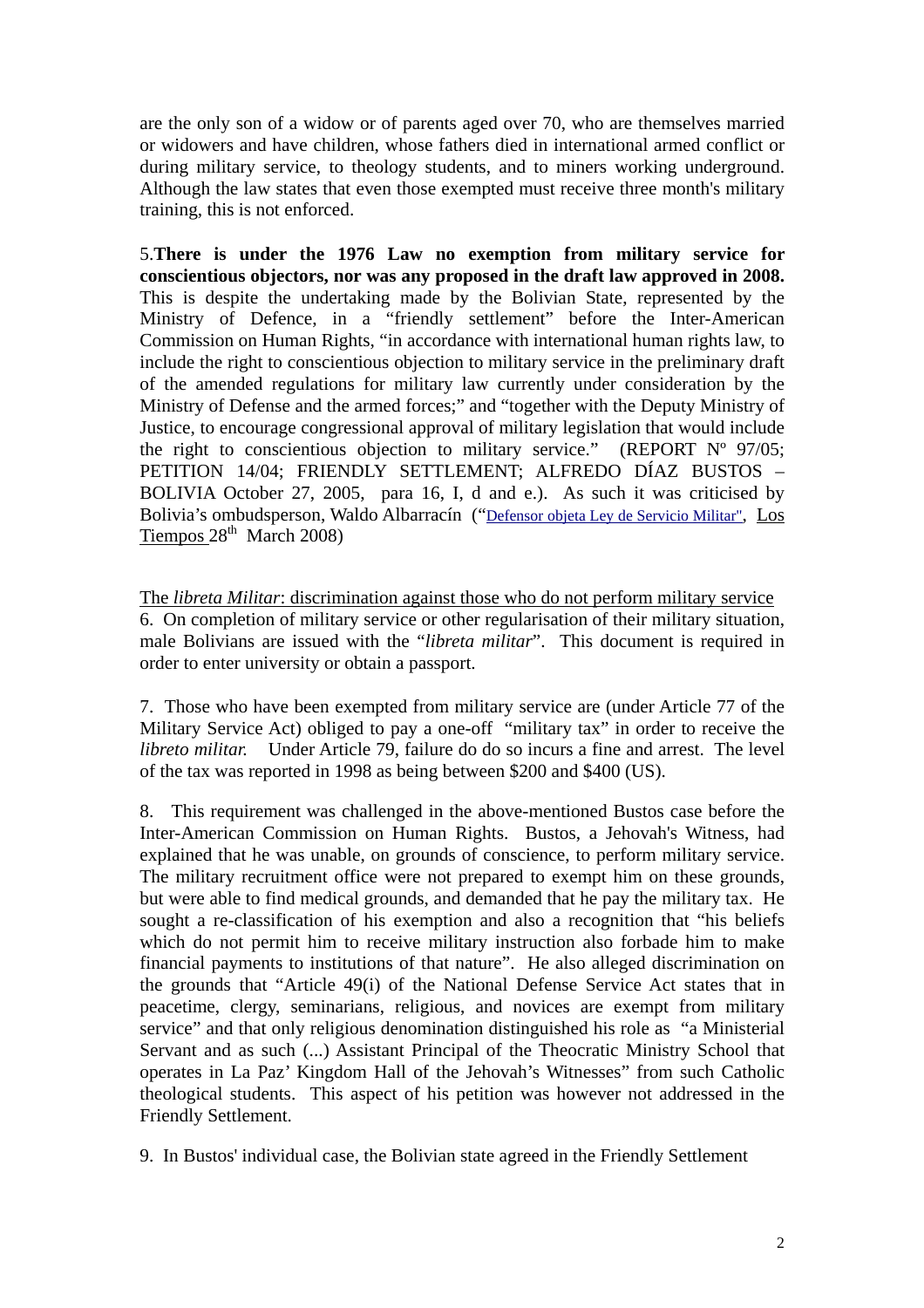"a) to give Alfredo Díaz Bustos his document of completed military service within thirty (30) working days after he submits all the required documentation to the Ministry of Defense;

b) to present the service document free of charge, without requiring for its delivery payment of the military tax stipulated in the National Defense Service Act, or the payment of any other amount for any reason or considerations of any other nature, whether monetary or not;

c) at the time of presentation of the service record, to issue a Ministerial Resolution stipulating that in the event of an armed conflict Alfredo Díaz Bustos, as a conscientious objector, shall not be sent to the battlefront nor called as an aide"

 10. **The ombudsman, in his comments on the 2008 draft law, criticised the interference with fundamental rights of the requirement to produce the** *libreta militar "***in processing personal documents and to access work and education". It may be noted that conscientious objectors and others who** *refuse* **to perform military service do not receive the** *libreta militar* **and are thus debarred from these rights.** 

11. **To this, Conscience and Peace Tax International would add that it is discriminatory that those who are exempted from military service, for example for health or family responsibility reasons, should be required to pay a substantial tax to receive a document which is free to those who have performed military service, and that the imposition of this earmarked military tax on a conscientious objector can be, depending on the nature of the individual's objection, no less a violation of the freedom of thought, conscience and belief than the requirement to undertake military training and perform armed military service.** 

Military service for persons aged less than 18 years

12. Voluntary "Pre-Military Service", (*Servicio Premilitar*) was reintroduced by Supreme Decree 24527 of 17 March 1997. Initially for males living in cities and in the final year (*Cuarto Medio*) of secondary education, it was extended to both males and females. According to the Child Soldiers Global Report 2008 (Coalition to Stop the Use of Child Soldiers, London), it involved "literacy and other training courses, and attending military instruction every Saturday and during holidays for 12 months (...). Since military service gave conscripts access to training and education they might not have elsewhere, voluntary pre-military service was an attractive option for some young people."

13. On its accession to the Optional Protocol to the Convention on the Rights of the Child on children in armed conflict, on 22<sup>nd</sup> December 2004, Bolivia declared "that, under its legislation in force, the minimum age for compulsory military service in the armed forces is 18 years. As for pre-military service, it is a voluntary alternative available for young persons from the age of 17 years.". Bolivia has not yet reported under the Optional Protocol, and the only reference to military service in its Fourth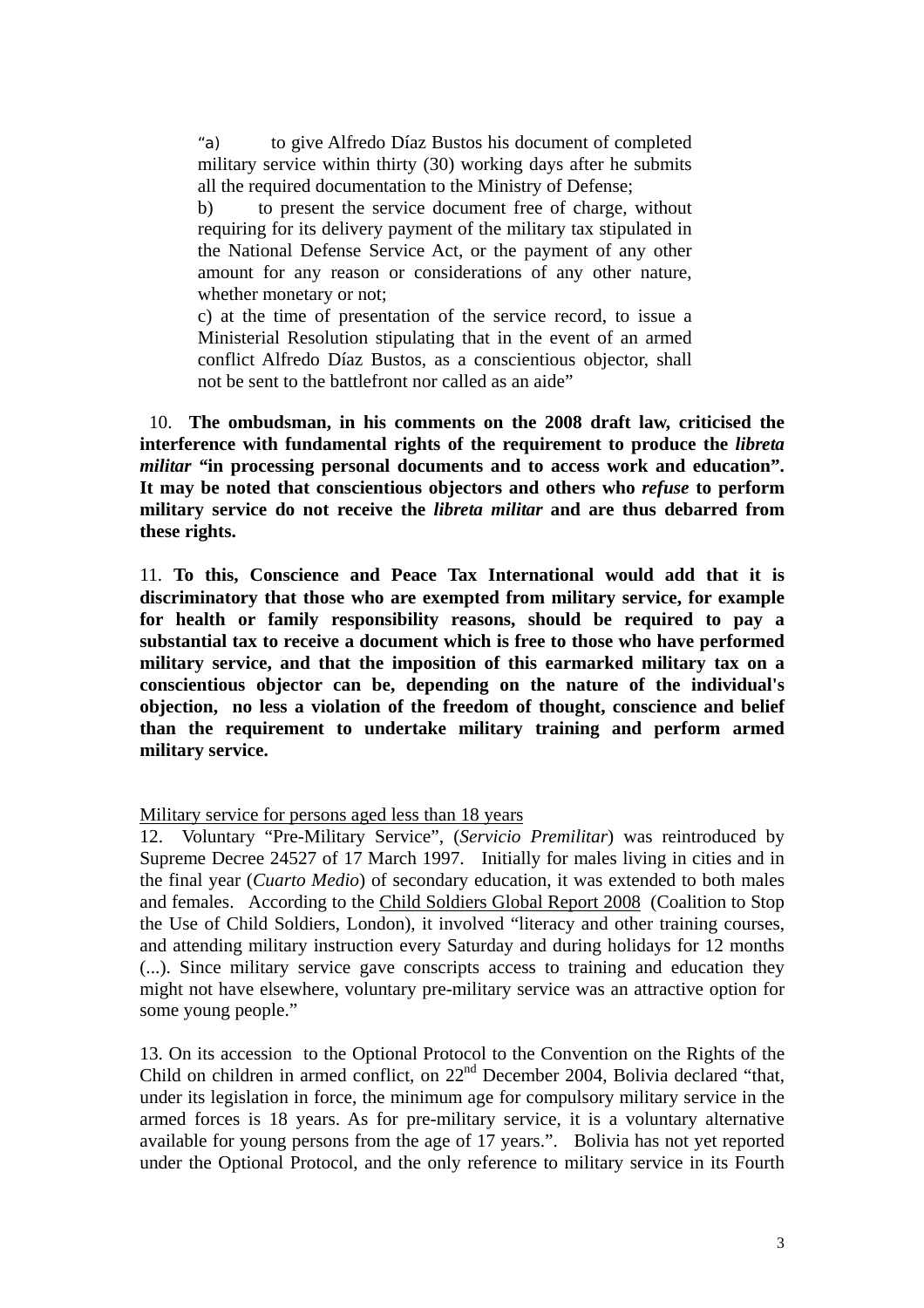Periodic Report under the Convention itself (CRC/C/BOL/4, 25 March 2009) is to repeat this declaration.

14. In contradiction to the Government's declaration, the Child Soldiers Global Report 2008 alleges that voluntary pre-military service is in fact open to all 15 to 19 year olds with a basic minimum secondary education.

15.Moreover, the same source claims that proof of the performance of military service *or* voluntary pre-military service was a pre-requisite of obtaining a university degree or professional qualification, or, for any male aged between 17 and 55, of leaving the country. This, in conjunction with what is known about the *libreta militar* implies one of two things: either at a time before they have completed military service young males *including those aged 17* are subject to additional civic disadvantages if they have not performed this supposedly voluntary service, or the "voluntary pre-military service" itself in fact is sufficient for the issue of the *libreta militar*, in which case it is really an arrangement to permit the performance of obligatory military service before the age of 18.

16. The latter interpretation is implicitly supported by Bolivia's 1997 Report under the Convention on the Rights of the Child, which stated "Because of recurring complaints in recent years concerning cases of maltreatment, including the death of conscripts in barracks, this year pre-military service was reintroduced for male students in their final years. Under these provisions future graduates receive military training at weekends and during vacations, but economic discrimination still exists, since the students who opt for this type of service must pay for their own uniforms and food" (para 153).

17. The ability to discharge the military service obligation before the age of 18 is unambiguously available to cadets at the Navy Military School. Again, according to the Child Soldiers Global Report 2008 "Secondary school graduates could apply to become cadets at the Navy Military School from age 16. From the second semester onwards, cadets participated in joint training exercises with the Argentine and Peruvian navies. Cadets completing one or more years of study were deemed to have fulfilled their military obligations."

# 18. **It is to say the least questionable whether the nature of the service ceases to be obligatory simply because there is a voluntary element in precisely** *when* **it is undertaken.**

19. The ombudsman, in his comments on the 2008 draft law, criticised elements which would make "children of 16, 17 and 18 years old fight for the flag, in contravention of the UN Convention on the Rights of the Child" [in the case of 16 and 17 years old].

20. Spot checks may still be made during call-up periods, with those unable to produce the *libreta militar* being taken to barracks in order to regularise their military situation. It is however believed that the level of forced recruitment, and with it the irregular, rather than systematic, recruitment of minors has declined significantly in the last two decades.